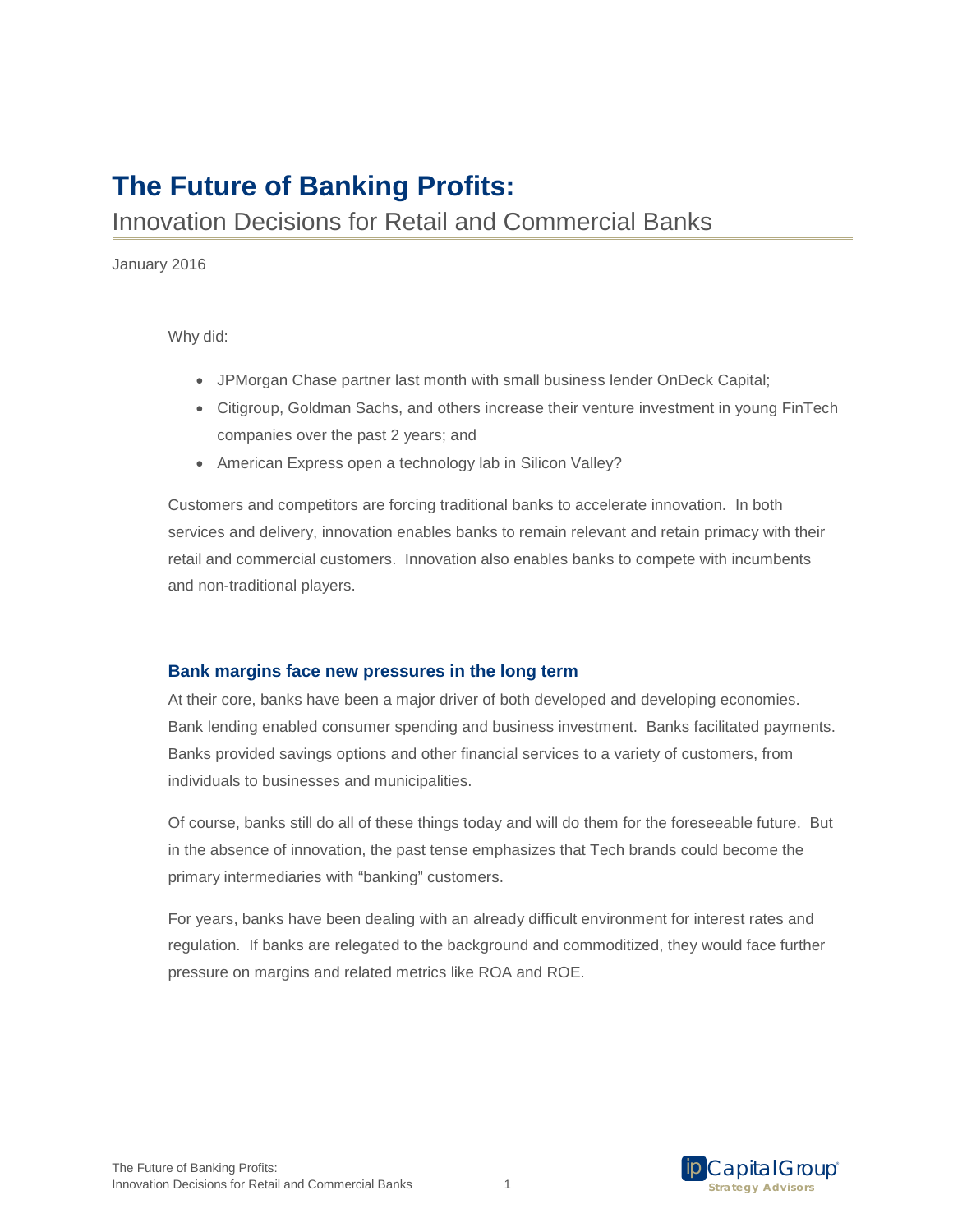### **Customer preferences are changing**

In every industry, customers evolve in their behaviors and corresponding needs. Customer evolution is driven by a host of factors, including the economy and technology. In the media industry, customer adoption of cord-cutting alternatives is challenging the business models of incumbent cable giants. In equity brokerage, mass-market customers found low cost, transparent stock trades outside of the large brokers.

*"In retail banking, broad advances in consumer technology have created new expectations"*

In retail banking, broad advances in consumer technology have created new expectations, such as on-demand financial services. Bank customers want efficiency, convenience, ease-of-use, and a breadth of options - all whenever and wherever they want to transact. In dozens of developing countries, populations are using

smart- and feature-phones to access mobile money accounts, which don't need a bank account. For example, the majority of Kenyans use M-PESA for just about any purchase, bill payment, or peer-to-peer transfer. Will younger generations in developed economies, like America's "millennials," use banks as their parents do?

Consumers increasingly use mobile phone apps for payments. With the so-called "internet of things," consumers can also make payments with their wearables and other connected devices. Of course, broad access is critical to banks, as are the associated security requirements.

Digital currencies, like bitcoin, promise simplified and low-fee transactions. But given bitcoin's persistent speculation and volatility, risk-averse consumers may ultimately rely on banks to implement the underlying blockchain technology for a distributed and encrypted database to transfer standard currencies. Such an innovation would also address another large mobile opportunity: low-cost money transfer across borders.

Borrowers, who were traditionally bank customers, faced tightened credit post-crisis and turned to lending alternatives. Peer-to-peer lending marketplaces connect borrowers and providers of unsecured loans. Small businesses seeking more efficient approval and convenience found other non-traditional lenders that use technology, including Big Data algorithms, to improve their

*"banks must reconsider their strategy and investments in everything from product mix to retail and digital distribution."*

credit underwriting. Since this data is usually publicly available, such processes are replicable by banks that choose to invest in operational efficiency and favorably weigh the quick turnaround times against their standard credit approval process.

Overall, as a result of evolving customer preferences, banks must reconsider their strategy and investments in everything from product mix to retail and digital distribution.

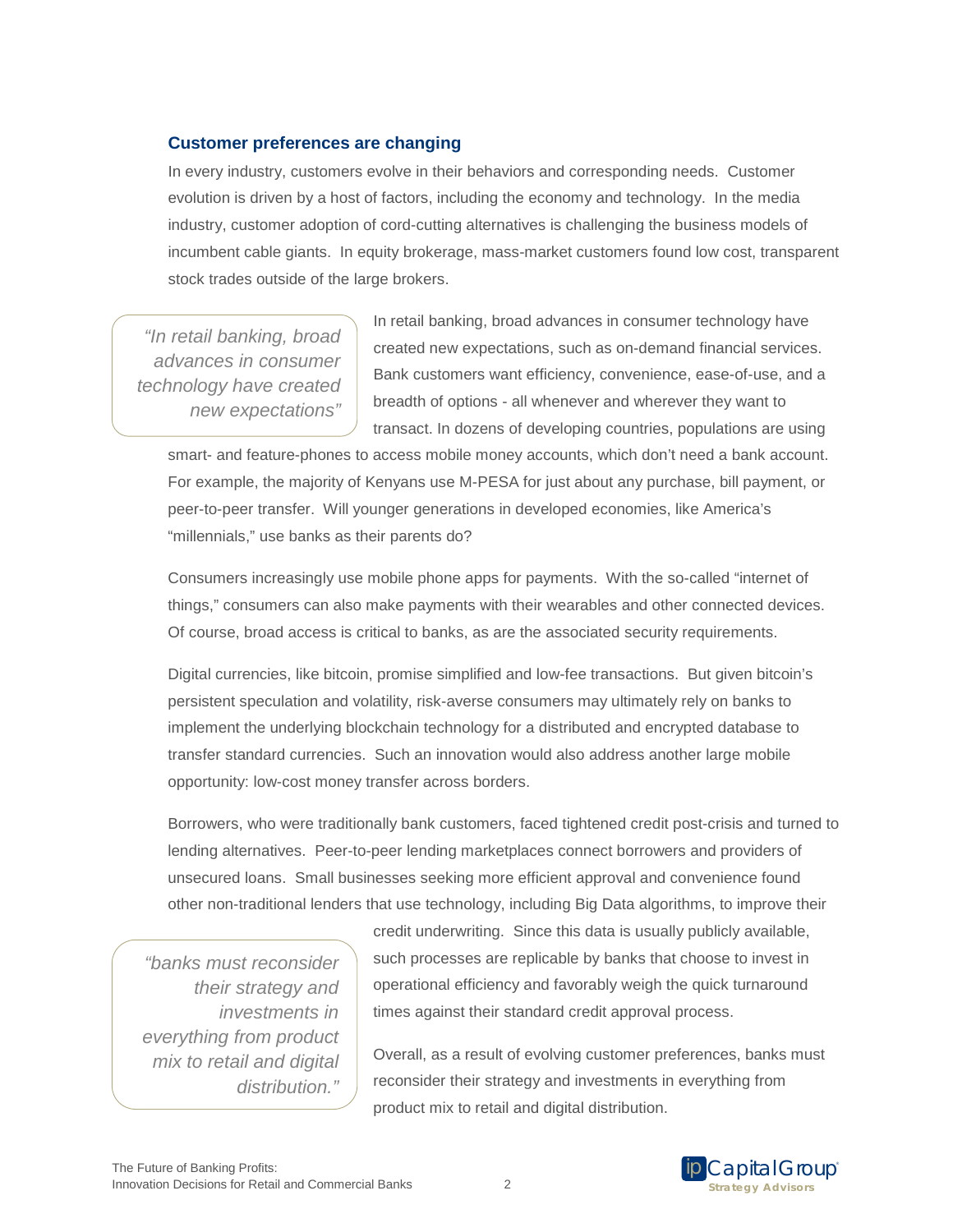#### **Competitors extend well beyond rival banks**

Historically, industry rivalry was between financial institutions. Direct competition increased the importance of fee-based services and led to consolidation. Traditional banking infrastructure supported a large physical presence and regulatory compliance of processes. With such investment, incumbent banks erected major entry barriers, including physical and capital scale, long-standing customer relationships, and proprietary data for risk management.

Today, the competitive landscape and financial services ecosystem includes non-banking players like consumer technology brands, telecoms, a wave of start-ups, and other technology vendors of financial services (FinTech). These firms produce enabling technologies – transaction processing, low cost data & analytics, alternative modes of lending and payments, connectivity, etc. They own the technical intellectual property (IP) underlying these technologies. And through

*"Non-banking players enjoy other advantages…less encumbered by regulatory restrictions…"*

the introduction of new products, these firms are at least partially responsible for changing customer preferences.

Non-banking players enjoy other advantages. Their flexibility is less encumbered by regulatory restrictions and capital structure requirements. They have lower overhead relative to the traditional

bank distribution system and the associated occupancy expenses of its branch networks. As previously mentioned, telecom operators and mobile money accounts in developing countries have filled the void in traditional banking and payment services because the required bank infrastructure is not economically viable.

In terms of brand intangible assets, most end consumers are unaware of merchant and payment service providers like First Data. But consumers are engaged with other non-banking brands. Alternative lenders Prosper and Lending Club have amassed nearly \$10B in issued loans over the past 8 years on their peer-to-peer platforms. Nonbank lender Social Finance (SoFi), which recently raised \$1B in private capital, began with student loan refinancing and has expanded to mortgages and personal lines. For further proof of brand recognition, the crowded mobile peerto-peer payment space includes Square, PayPal, Facebook, and others.

Perhaps the most competitive segment is mobile wallets, which serve as the digital front-ends of legacy credit and debit cards. Large consumer technology companies like Apple and Samsung made major product introductions in the past year. In China, established Tenpay and Alipay will now compete with the Apple Pay's near field communication (NFC) product after Apple partnered with the state-controlled UnionPay, which controls payment cards in China.

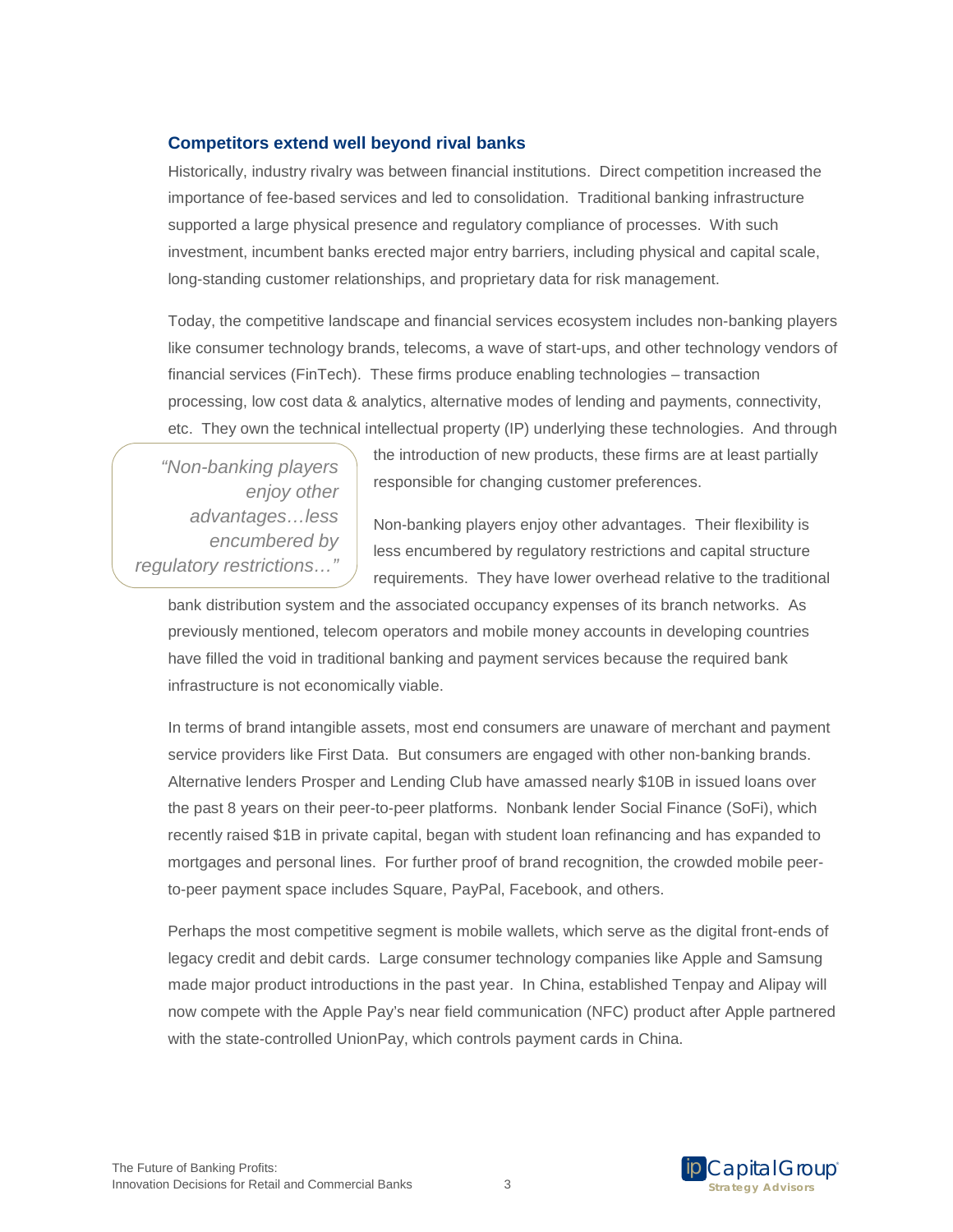Ultimately, a mobile wallet needs to offer an integrated solution for merchants and seamless experience for consumers. Adoption is a large hurdle, as evidenced when large merchants like Walmart, RiteAid, CVS, Lowes, 7-Eleven, and Best Buy disabled NFC and Apple Pay. Of course, retailers prefer to avoid unnecessary intermediaries and associated credit card processing fees. With their own mobile payment system, retailers can improve their slim margins by processing payments from checking accounts and store credit cards. Several big names have formed a joint venture to introduce their own mobile payment app: CurrentC. And Walmart has gone a step

*"Although FinTech and other players possess valuable IP and manage it effectively, incumbent banks own the complementary assets"*

further in announcing its Walmart Pay service as a feature in its existing app. Growing merchant leverage also manifests outside of mobile, such as Costco's recent dissolution of its exclusive deal with AmEx.

To be clear, banks do not face imminent extinction. Although FinTech and other players possess valuable IP and manage it effectively, incumbent banks own the complementary assets -

customer relationships, well-known brands, proprietary data, and costly-to-replicate infrastructure (distribution). The most threatening new entrants would offer a menu of bank-like services, not just a small piece disintermediated from a large bank's one stop shop.

#### **Banks must weigh trade-offs**

Adapting to the changing customer and competitive environment revolves around a number of questions. Only one question is easy to answer: is "do-nothing" a viable option? No.

Then how should banks innovate? In what area(s) should they innovate, partner, acquire, or incubate? Some recent actions by large banks hint at their strategies for partnering and investment:

- JP Morgan Chase partnered with OnDeck Capital last month. While JPM brings its relationships, experience, and scale, OnDeck provides a small business lending platform and the OnDeck Score to serve its small business customers. In his annual letter to shareholders, JPM CEO Dimon discussed nimble startups "We are going to work hard to make our services as seamless and competitive as theirs. And we also are completely comfortable with partnering where it makes sense."
- Deutsche Bank announced its investment in digital products and services by opening three technology innovation labs in Europe and America. DBK is partnering with IBM in